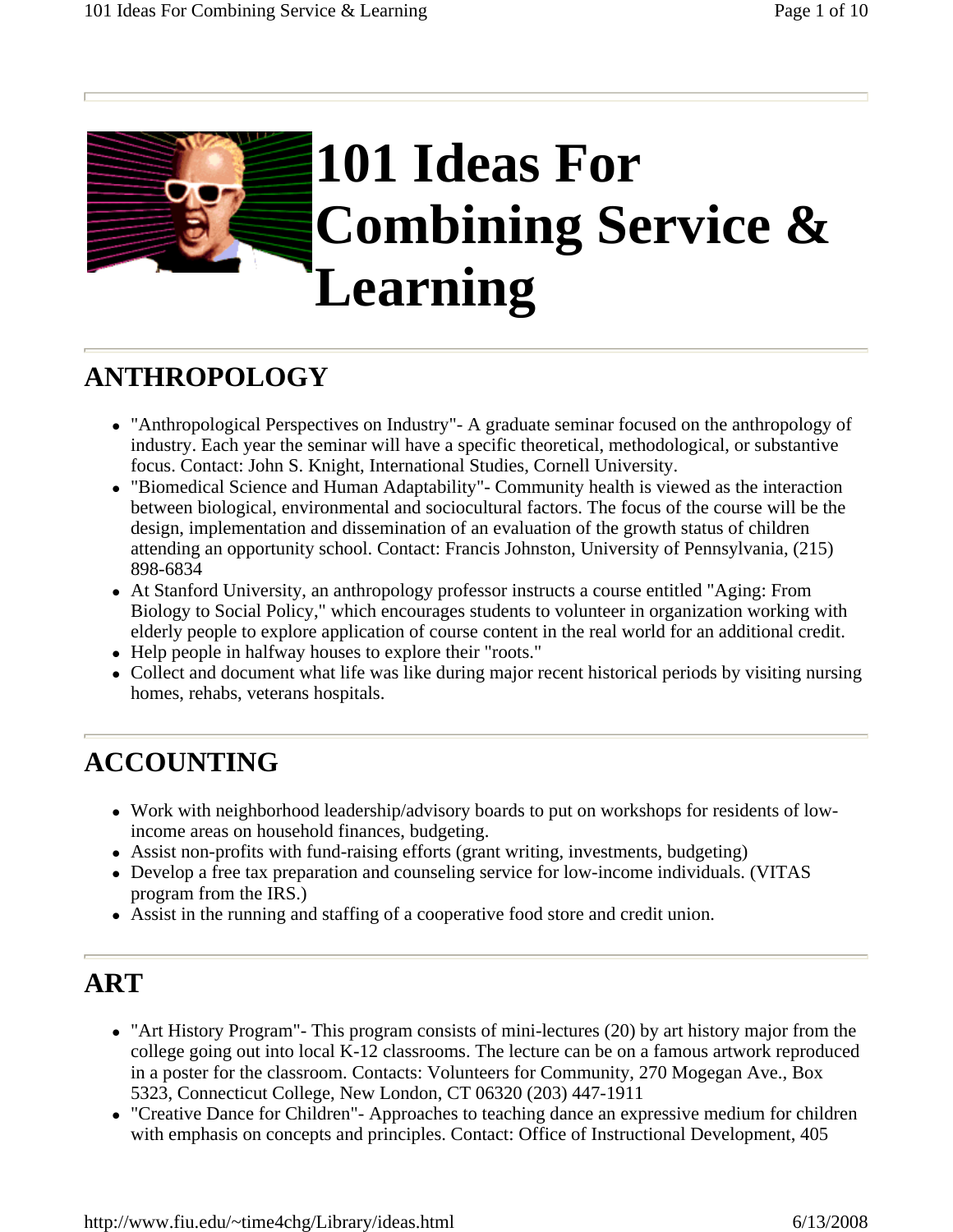Hilgard, University of CA, (213) 825-7867

- "A Day Without Art"- Students from the Yale School of Art designed and executed a one-day fund-raising and advocacy event in the fall semester around the issue of AIDS. The event included student created remembrances of artists who have died of AIDS-related causes, readings, performances and exhibitions were put on.Contact: Yale Volunteer Services, Dwight Hall, 67 High Street, P.O. Box 404A Yale Station Yale University, New Haven, CT 06520
- Free concerts for the elderly and public schools are given.
- Murals are designed and created by the students to beautiful the pubic schools K-12 which are artistically uninspired. This murals may be proposed by the students at these schools themselves and then the artist at FIU can create a mural based on the ideas of the kids.
- At Michigan State Univesity their photography and video majors create a promotional video for "The Garden Project" which helps area residents plant and harvest food for distribution to lowincome families. Contact: the Service-Learning Center, 27 Student Services Building, East Lansing, MI 48824-1113, (517) 353-4400
- Combine painting/photo/sculpture project with community service. Students then create a project which directly comes out of their volunteer experiences. It provides an excellent opportunity for professor to examine, discuss and compare the individual perspectives and styles of students if they are volunteering at the same site. Reflective paper or artistÕs statement is created also. These works would make a very interesting and unique gallery showing. A benefit auction of the artwork will benefit the agency further.
- Working with a marketing class, artists will create promotional literature (brochures, displays, videos, photo journals, etc.) for a non-profit agency.
- In an Art History class, present an option for students to prepare and present a tour of a significant museum exhibit for high school students. Thus students would be learning by teaching and performing a real service to the community.
- Have students work with different age groups in a rehabilitative program- youth, adults and senior citizens and interpret the changes in the human body into artwork or use the service as an experiential component to the study of the human figure.

# **BIOLOGY**

- Conduct workshops at elderly resident homes on "WhatÕs Happening to My Body." In this way, students will learn about the particular nutritional needs of the elderly and physical changes they are going through.
- "Human Biology 41: Public Decision-making Regarding the Environment"- Course introduces and sensitizes the class to the complexion of public decision-making in the national and international environmental area. Policy research projects are required.
- Work with local schools to conduct presentations on the pathology of AIDS, HIV infection and sexually transmitted disease and prevention. Intern at Red Cross.
- Intern with Planned Parenthood as information line counselor, family panning counselor, fertility information, reproductive physiology, contraception and reproductive health care.
- Students work as guides, helpers and animal nadlers at a non-profit nature study center which provides free education programs and tours for inner-city youth.

# **BUSINESS**

• "Management of Smaller Organizations"- In this course, students prepare business plans for small profit-making business and non-profits agencies. This is a supervised, for-credit, consulting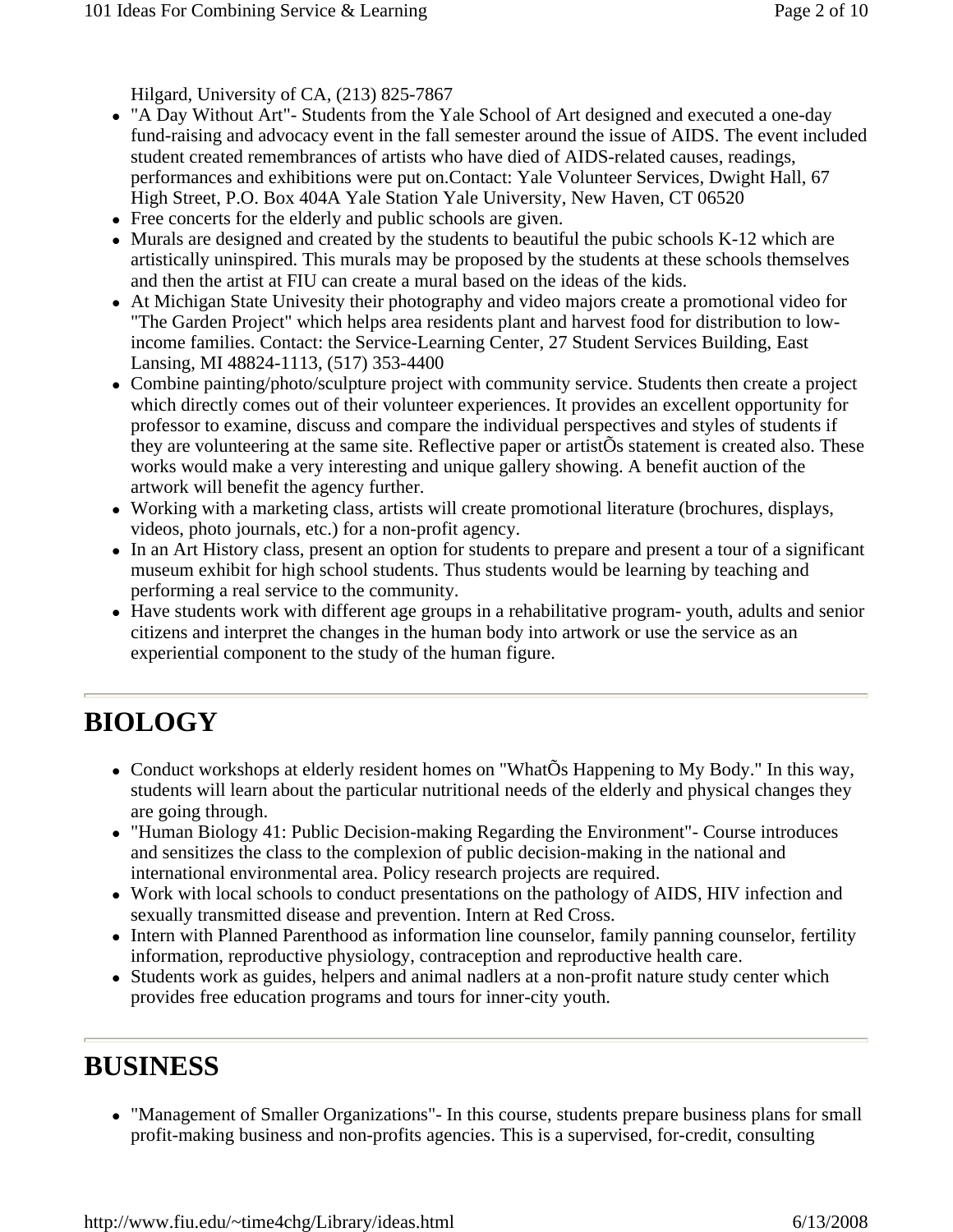opportunity. Contact: Pamela Bisbee Simonds, Yale Volunteer Servies, Dwight Hall, 67 High Street, P.O. Box 404A Yale Station, Yale University, New Haven, CT 06520

- "Organizational Diagnosis"- This course provides students with the opportunity to evaluate and analyze the functioning of both private and not-for-profit organizations. The organization agrees to participate in this diagnosis. Contact: Pamela Bisbee Simonds, at above address
- "Workshop in Not-For-Profit Management"- This course requires that students design a strategic plan for not-for-profit organizations. Generally 5 or 6 local agencies are selected as clients for a team analysis during each course. Contact: Pamela Bisbee Simonds, at above address.
- Students may write up a business plan or marketing strategy to assist high school students in art/shop classes sell their works. Monies would go into scholarships for which the high students may later apply. At the same time, mentoring and awareness of FIU business program is going on.
- Create and conduct workshops for homeowners of low-income areas to brush up on budgeting and personal finance skills.
- Form a "Consumer Helpline" to act as advocates for consumerÕs rights. Similar to the Helpline that is in the Miami Herald, but students would be receiving the letters and working out the problems for the citizens.
- Students work with faculty to secure research grants, assist to write proposals and identify possible funding outlets.
- Students survey food and drug stores in and around the community to establish the relative prices and quality of essential items. They issue a montly listing of this information, which helps prevent stores in low-income communities from raising their prices abouve thsoe found in surrounding areas.

## **LIBERAL STUDIES**

- As part of the general education requirement at Bethany College, students must meet the "Social" Responsibility" requirement which encourages students to brings concepts mastered in college in to the community. Students also have the option of completing a Designated Service Project in conjunction with a regular course, or a three-hour experience-based service project. Contact: Bev Esquiel, Director, SOAR Volunteer Program, Bethany College, Lindsborg, KS 67456
- "Community Organizing and Social Action"- Students must identify a specific project with a specific goal they wish to work on in their communities. Weekly reports must be submitted to the instructor. Class meets to discuss, lend guidance and advice, address issues and concerns. Contact: Fred Smith, Metropolitan State University, St. Paul, MN 55101 (612) 296-6736
- "Habits of the Heart"- This course is intended to be an exploration of how we come to think about our own needs and wishes and our commitment to the common good. In addition to readings and discussion, students will conduct interviews of fellow students, professors, representatives of community organization, etc, and are expected to complete a minimum of 15 hours of service during the semester. Contact: Dr. Sharon Rubin, Salisbury State College, 350 Holloway Hall, Salisbury, MD 21801

# **COMPUTERS**

- "Frontiers of Science"- Graduate students and faculty in offer opportunities for high school students to come to the Yale laboratory facilities for an orientation to engineering and other scientific and technical work. Contact: Pamela Bisbee Simonds, Yale Volunteer Services, Dwight Hall, 67 High Street, P.O. Box 404AS Yale Station, Yale University, New haven, CT 06520
- Design personalized software for local non-profits to better manage volunteers, resources,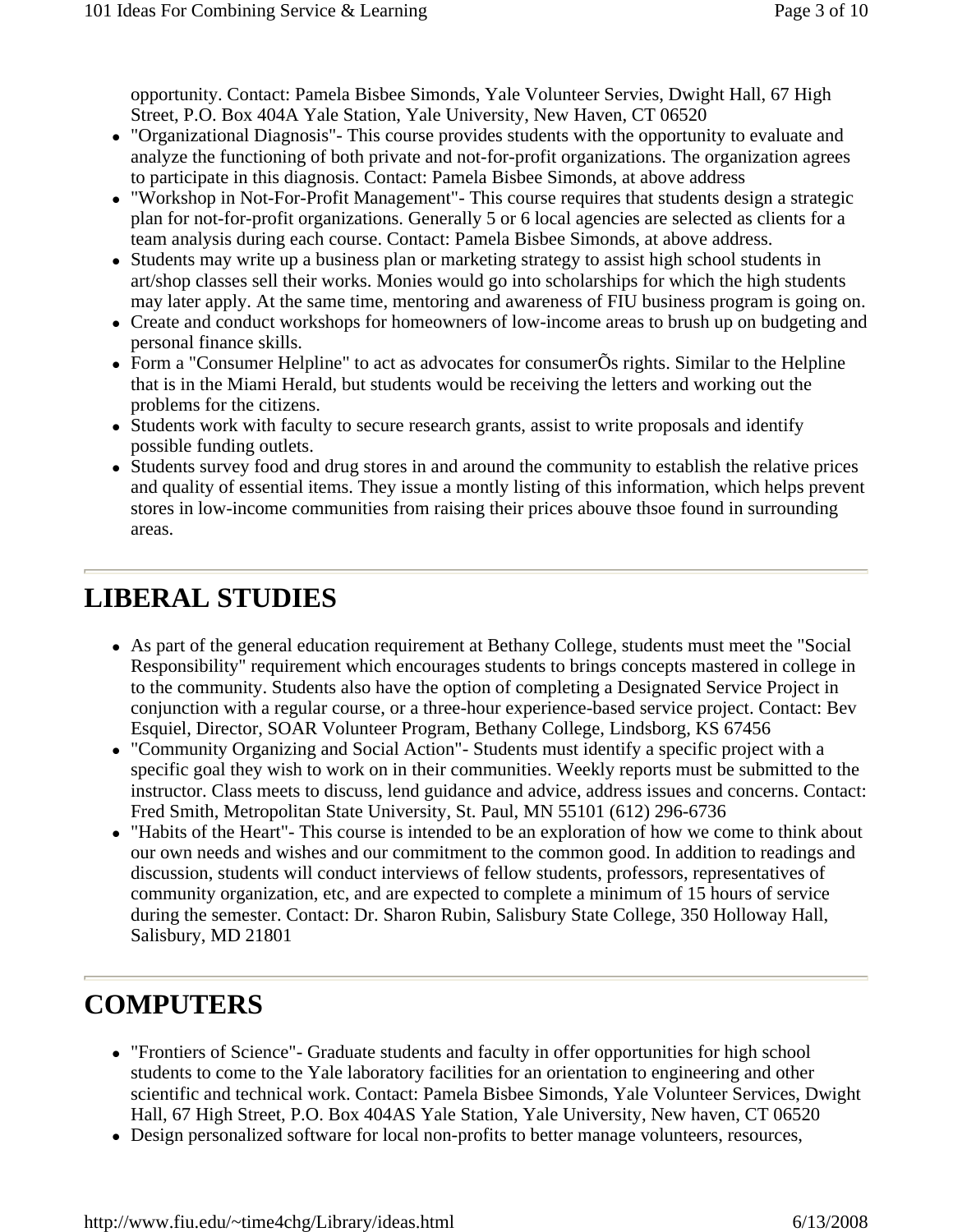finances, inventories, etc. For example, The Volunteer Action Center needs a program to match volunteer needs, class goals, with community needs and agency needs.

• "Engineering 199: Special Studies in Engineering"- Through the Stanford University School of Engineering Pre-College Program students will develop lesson plans and teach math/science to high school, middle school or elementary schools students. Contact: Cheryll Hawthorne, 203 Terman, Stanford University (415) 723-5004

#### **EDUCATION**

- "Project LIFT: Literacy is for Toady and Tomorrow and Tomorrow"- As part of a tree credit course, students develop lesson plans for and tutor local elementary students, preferable at-risk students. They are required to maintain a weekly journal and complete a research project during the course. Contact: Lou Anne Caligiuri, Director, Office of Student Activities, 220 Mary Graydon Center, 4400 Massachusetts Ave, NW, American University, Washington, DC 20016- 8118 (202) 885-3390
- "Literacy Program for Children and Adults" Marietta College has launched a comprehensive literacy program, connecting adults to the college reading clinic and using parents as aids during the clinic. IN addition, a new course is behind offered which focuses on instructional strategies for teaching reading to adults. Contact: Denise Pittenger, Director of Community Leadership, Marietta College, Marietta, OH 45750-3031 (614) 374-4760
- Play & Recreation Programming for Children. A Developmental Approach"- Students will plan and implement sequentially appropriate play and recreation environments. Coursework entails case study, content examination, observation and reading/exercises. Contact: Claudette Lefebvre, Division of Education, 239 Green Street- Suite 635, Washington Square, New York University, New York, NY 10021 (212) 998-5600 x 5610/5614
- Form a team of students from 4-5 content areas to go into the public schools and assist teachers design and implement lesson plans that integrate service-learning components into their curricula. Students are not only learning about the pedagogy of service-learning, they are seeing the reality of the classroom, there will be mentoring between the experienced teacher and the student, their enthusiasm and ideas are potential sources of inspiration for teachers, plus they will be networking and making contacts with their potential new employers.
- Participate in a the Human SocietyÕs Pet Therapy in area nursing homes. Students will reinforce skills in sensory stimulation, learning styles and reaching difficult learners.
- "Early Childhood Interventions" Students have an option in this course. The first option is: a two paper assignment of 5-7 pages each on, first, a description on a select body of children (e.g., Down Syndrome) and, second, a descriptive paper on the services an agency provides to this population (site visit is required). The second option is: working as a volunteer at an agency. Professor will interview candidates. If selected, the student does not have to complete the two papers, but instead performs 12 hours of service and keeps a detailed journal of the experiences with emphasis on class themes. Contact: Dr. Sharon Carnahan, Rollins College, 1000 Holt Ave., Box 2781, Winter Park, FL 32789 (407) 646-1581.

### **ENGLISH**

• "Project LIFT: Literacy is for Toady and Tomorrow and Tomorrow"- As part of a tree credit course, students develop lesson plans for and tutor local elementary students, preferable at-risk students. They are required to maintain a weekly journal and complete a research project during the course. Contact: Lou Anne Caligiuri, Director, Office of Student Activities, 220 Mary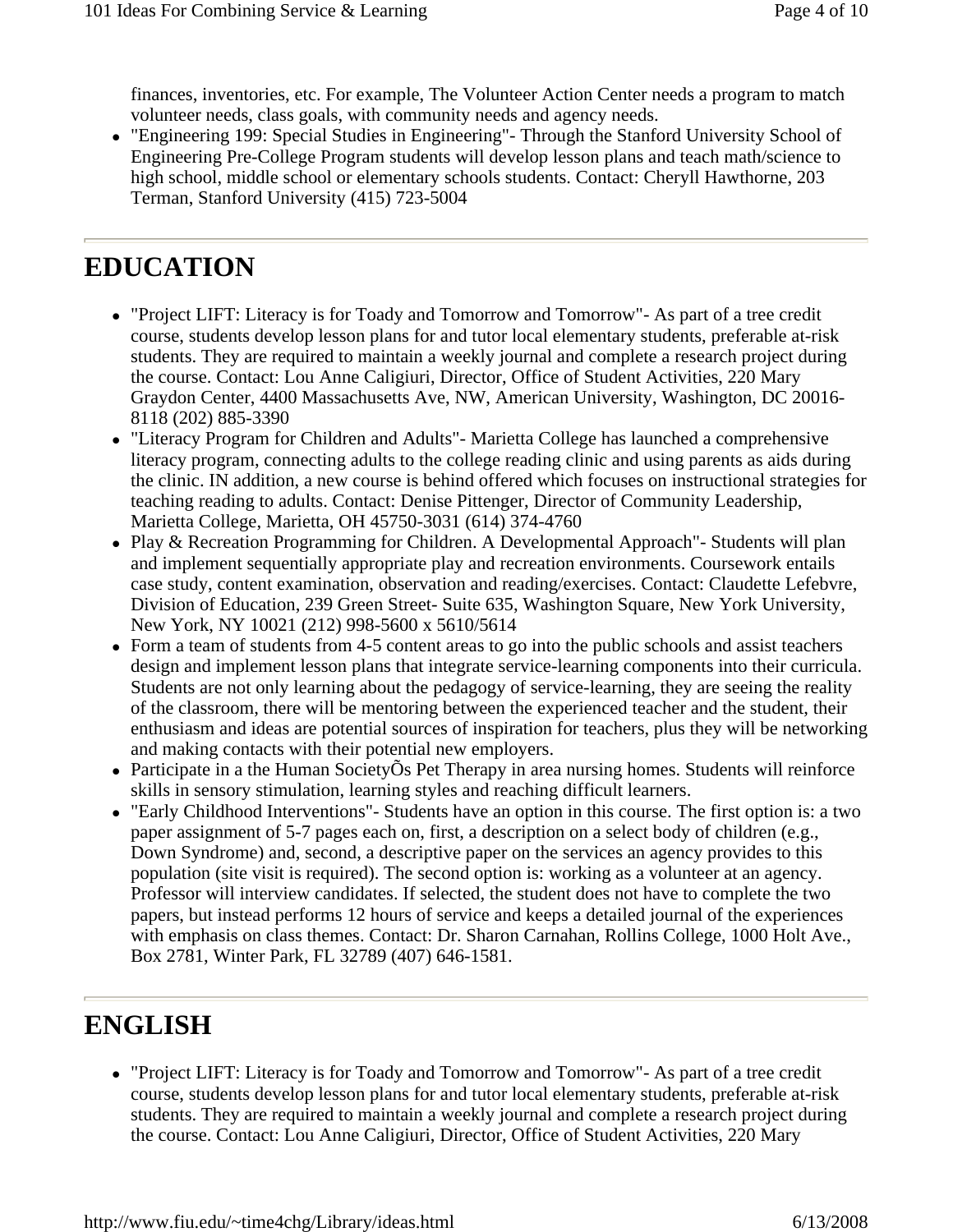Graydon Center, 4400 Massachusetts Ave, NW, American University, Washington, DC 20016- 8118 (202) 885-3390

- "Literacy Program for Children and Adults"- Marietta College has launched a comprehensive literacy program, connecting adults to the college reading clinic and using parents as aids during the clinic. IN addition, a new course is behind offered which focuses on instructional strategies for teaching reading to adults. Contact: Denise Pittenger, Director of Community Leadership, Marietta College, Marietta, OH45750-3031 (614) 374-4760
- "Writing as Social Reflection"- students will read literature, keep journals, practice expository writing and volunteer two hours a week. Questions central to the course are; "How does one move from an intellectual analysis of moral and ethical social issues to a socially responsible life?" and "Second, in addition to volunteering your time, what other concrete forms of social action are possible?" Contact: Dr. Wendy Brandon, Professor of English, Writing Center, Rollins College, 1000 Holt Ave. Box 2781, Winter Park, FL 32789 (407) 646-1581.
- "Real Writing Project"- Students involved in the projects are assigned, as part of their work for a Freshman English class, to write for a community service agency. The aim of the project is to give students a chance to write outside the academic setting, where their work will reach an audience beyond the teacher and will serve a purpose for the agency, its readers as well as for the writer, the student. Contact: Janet Luce, Study-Service Connections Coordinator, Haas Center for Public Service, Owen House, PO Box Q, Stanford University, Stanford, CA 94305 (415) 723-0992
- "The Literature of Social Reflection"- Explores the ethical issues that confront those men and women who want to change the world in one way or another, those ordinary people caught in a particular historical crisis and those who try to make sense of what other initiate politically, struggle with psychologically, endure socially. Contact: Harvard University
- Generate folklore of area and write up in research paper. Large potential for publication.
- "Linguistics 73: Black English"- Student may participate in tutoring program and prepare a sixpage paper documenting the experience of trying to help a working-class black student in the language arts. Contact: The Hass Center at Stanford University.
- Work with non-profits to develop hard-hitting brochures for use in recruitment and information.
- Work with tutors and tutees to gauge the progress of their learning.
- Work with non-profits to write letters to businesses to ask donations of goods and services. Students can write to get donations of toiletries to create personal kits for distribution to homeless.
- Practice writing persuasive letters/essays for non-profits to alert citizens and media.
- Work with artists to create words for cartoons/phot essay/video to promote non-profit.
- Write innovative and high quality noncommercial radio and television programs, or public service announcements for non-profits.
- Work with non-profits to write clear and concise grant proposals.
- Read books to children in schools.
- Write reviews of contemporary literature, poetry and short stories for students and high school English teachers, who would really benefit from having a young persons p.o.v. on the most up-todate literature.

### **ENVIRONMENT**

• Conduct energy survey, make recommendations for energy saving in businesses, homes, university, schools. Include installing double-side copy machines, support and promotion of vendors who use recycled products, replace disposable with permanent dishware, discourage unsolicited mailings, sell refillable recycled plastic coffee mugs, rebuilding/reusing wood shipping pallets, refill laser toner cartridges, end of school year collection of notebooks and paper for recycling, have students bring in shredded newspapers to be used as bedding for animals and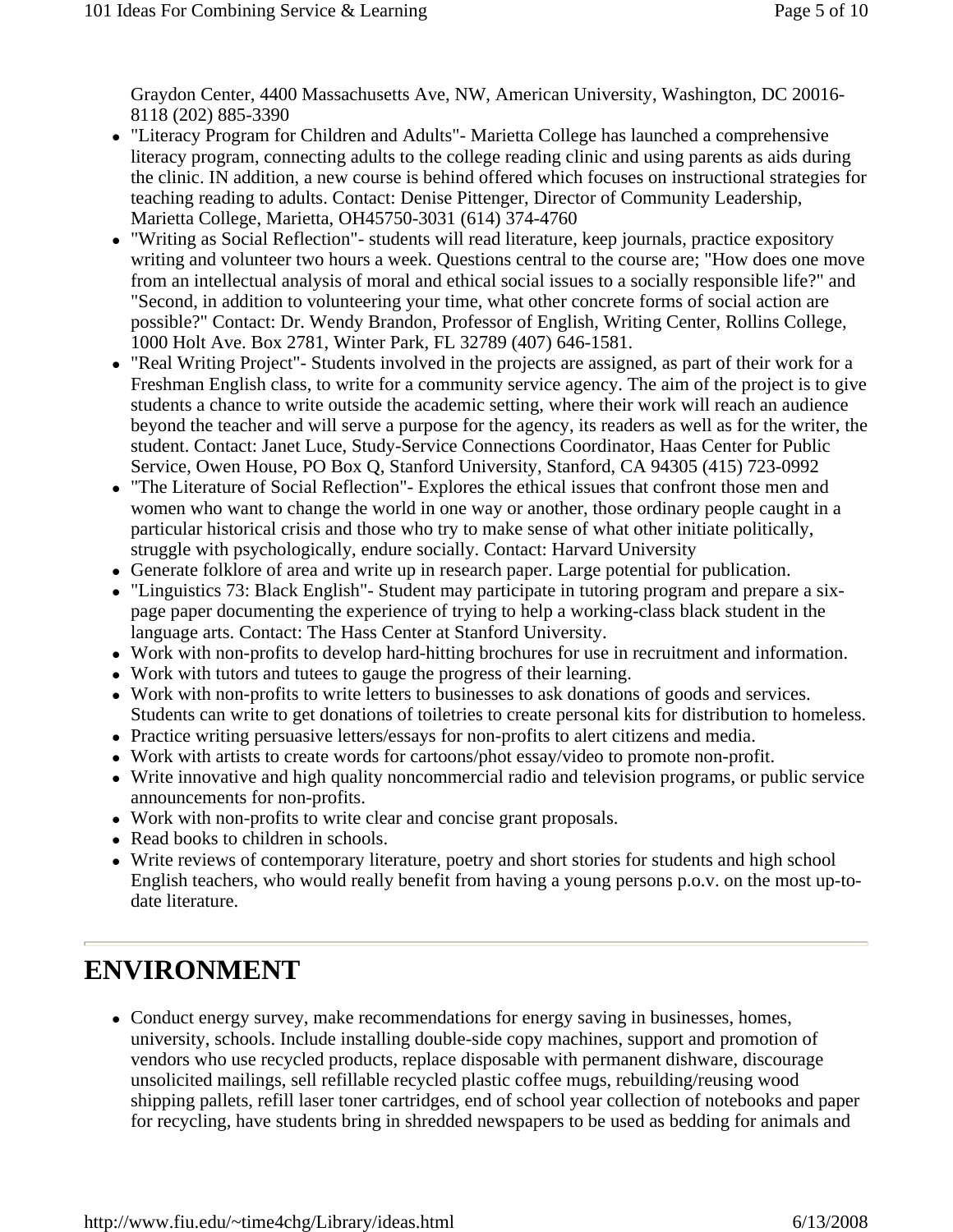compost w/manure.

- Document and publicize local businesses who are violating environmental quality regulations.
- Create workshops for students on "greening" their rooms, homes, apartments. Installation of lowflow water heads, composting, strategic planting trees, etc.
- Create an FIU garden in highly visible area of campus, recruit volunteers to help work garden and then sell produce, plants to students.
- Lead nature walks at local parks.
- Create a botanical zoo for blind or disabled persons. This would be a touch and feel zoo.
- Conduct presentations on the state of the environment to local schools and present action plan on how they can now just be aware of problem, but can get involved in bringing about a resolution.
- "Intro. to Environmental Science"- Students complete about 30 hours of work or service in the areas of environmental conservation, activism, or education and keep a journal on their experiences. Contact: Rolf Sohn, Environmental Science, Science Bld. 122 J, Brevard Community College, Cocoa, FL 32922 (407) 632-1111, x 2370
- "Preservation of Planet Earth"- A course on conservation with an "environmental Awareness" Project" in which students volunteer with a community business, agency or individual in environmental work. Possible projects include helping businesses form a recycle program, develop tailored proposals for businesses on energy-saving in the workplace, assist home owners to "green" their homes- (install low-flow shower heads, composting, strategic tree planting, etc.) Contact: Mike Martin, 1015 Philadelphia Ave., Chapman College, Orange, CA 92666, (714) 264- 4141 x 235
- "Managing the Earth: Culture, Politics and the Environment" The course aims to give students a better understanding of the ethical and scientific aspects of the environment.Contact: Franklin Presler, Department of Political Science, Kalamazoo College, Kalamazoo, MI 49007
- "Park-Yale-Citizens Cooperative"- The Cooperative is a joint venture of Forestry and Environmental Studies, Yale and the New Haven Department of Parks and Recreation. This program provides opportunities for the students to do class research projects on ecological or management aspects of New Haven public park land. Students use their research to create educational pamphlets for distribution to the public.Contact: Pamela Bisbee Simonds, Yale Volunteer Services, Dwight Hall, 67 High Street, P.O. Box 404AS Yale Station, Yale University, New Haven, CT 06520

# **HISTORY**

- "Introduction to the Nonprofit Sector"- Course is designed to teach students to characterize the American nonprofit sector and compare it with its counterparts in other industrialized countries, study historical and social-science perspectives, and conduct and analysis of a single non-profit agency. Contact: Dr. David Hammack, Dir. Social Policy History Program, Department of History, Case Western University, Cleveland, OH 44106 (216) 368-2671
- "Strategies Toward Revitalizing Urban Schools and Their Communities" The seminar assists the student in writing a policy research paper for a summer internship program and developing a university-assisted, school-based health project at the Turner Community School. The seminar will focus on issues pertaining to the community-centered university and specific cases in the Philadelphia area. Contact: Dr. Ira Harkavy, Department of History, University of Pennsylvania, Philadelphia, PA 19104
- "From Charity to Volunteerism: Philanthropy in America"- Course traces philanthropy in America from 1650 to the present. Students keep a journal based on their volunteer work.Contact: Western Maryland College, Westminister, MD 21157
- "History of Los Angles Mexican Community" Using research techniques and methodologies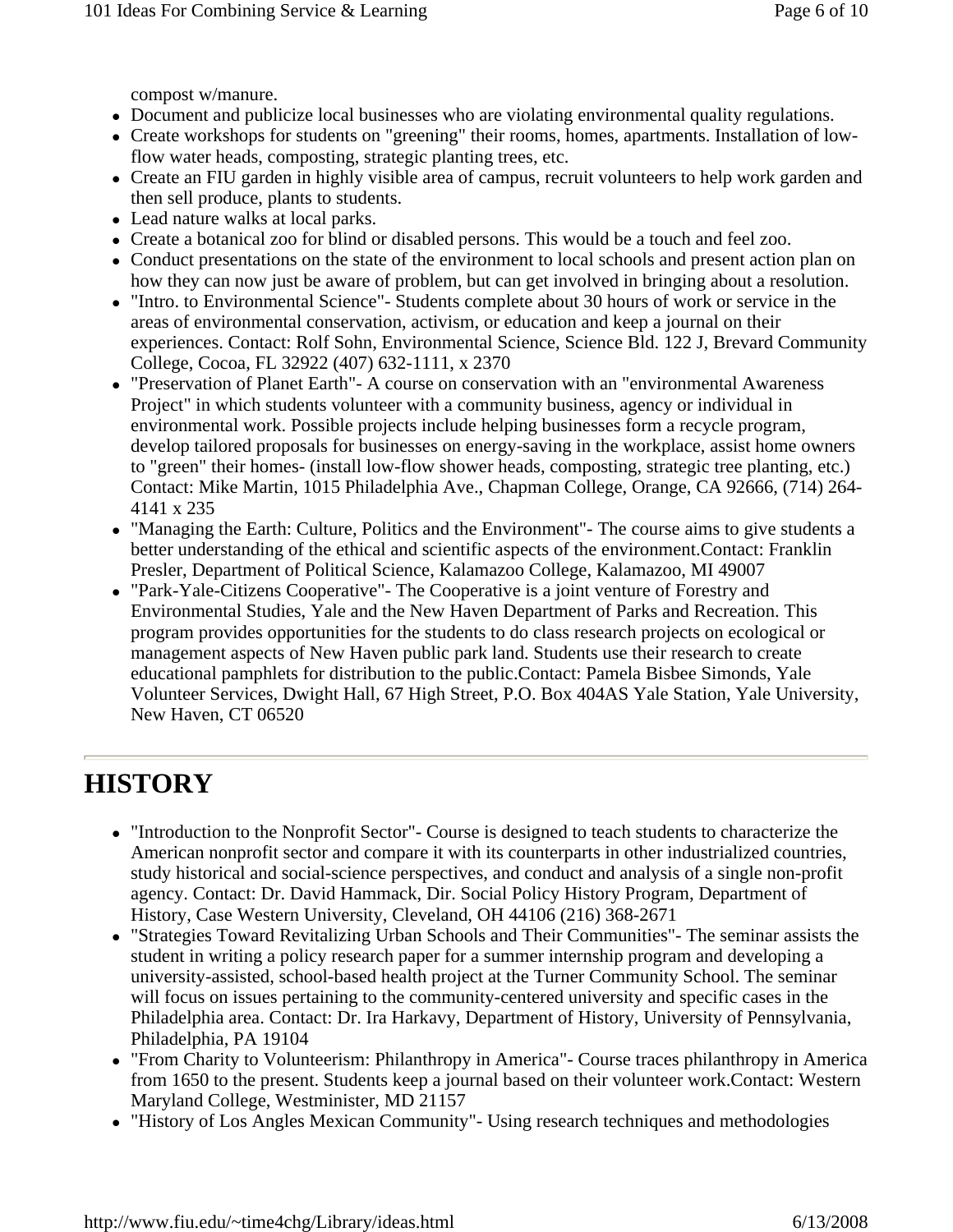taught in the classroom, students will develop a project of service to the agency and develop a history of the agency. Contact: Mr. Gomez-Quinonez, University of CA, Los Angles, Los Angles, CA 90024

- "Remembering the  $60\overline{O}$ s- Students interview and collect documents from area residents who were activists during that period. The materials are then prepared for the Minnesota Historical Society. Contact: Metropolitan State University, St. Paul, MI
- "The Meaning of Community in America"- This course probes the historical meaning of community from utopian town of Puritan New England to the communal experiments of the 1960Õs-70Õs and weighing the tensions between communal values and individual aspirations and how these have changed over time and in different cultural settings. Contact: The University of Virginia
- "Poverty and Homelessness"- Enables teams of students to study the history of homelessness in the surrounding community. Their history and research will aide local shelters and governmental and social service agencies to better serve the homeless. Contact: Stanford University
- Develop and publish a local cultural journal that reports on the unique aspects of the community. (similar to Foxfire)
- Work with local politicians and policy makers to inform them of the history of an issue and possible strategies for resolving the issues, so that they will be better able to evaluate the opinions and actions of local government officials.
- "History 162A: Race, Ethnicity and Gender in American Society- History and Public Policy"- A community research project on homelessness grew out of this class, which provided an overview of contemporary and historical perspectives on public policy issues, such as urban violence, immigration, and residential and educational segregation, which affect the major racial minorities in American cities.
- "A Life of Service" The course will emphasize the moral aspects of volunteering and the virtues such as benevolence, generosity, and gratitude. The interdisciplinary approach will include readings from philosophy, social science, literature, American History and religious thought. Contact: Mike Martin, Professor of Philosophy, Chapman College, Orange, CA 92666 (714) 997- 6636
- "Philanthropy in American Culture"- Drawing from source materials in literature, history and archives, the course will focus on the moral and ethical assumptions underlying American philanthropy, notions of selflessness and charity, and the effect of immigration on the ethics of American philantrophy. Contact: Myron Schwartzman, City Univeristy of New York- Baruch, New York, NY 10010

### **PHILOSOPHY**

- "Philosophical Anthropology"- Students divide into groups and perform 6-8 hours of service at an agency such as habitat for Humanity, in combination with more theoretical course readings, such as Nietzsche and Foucault. Contact: Dr. Drew Leder, Asst. Prof. of Philosophy, Loyola College, Baltimore, MD 21210-2699
- "Forgiveness and Reconciliation"- This course requires 15 hours of service in which the student will be engaged directly in situations and relationships where he/she will be enable to think about the possibilities and limits of forgiveness and reconciliation. Contact: Dr. L. Gregory Jones, Loyola College, Baltimore, MD 21210-2699
- "Social Justice and Community Service"- The central theme of this course is the role of community as a foundation for social justice. This subject will be explored through a wide range of texts and team projects in the community. Contact: Dr. John Wallace, Prof. of Philosophy, 221 Church St., SE, University of Minnesota, Minneapolis, MN 55455 (612) 625-2868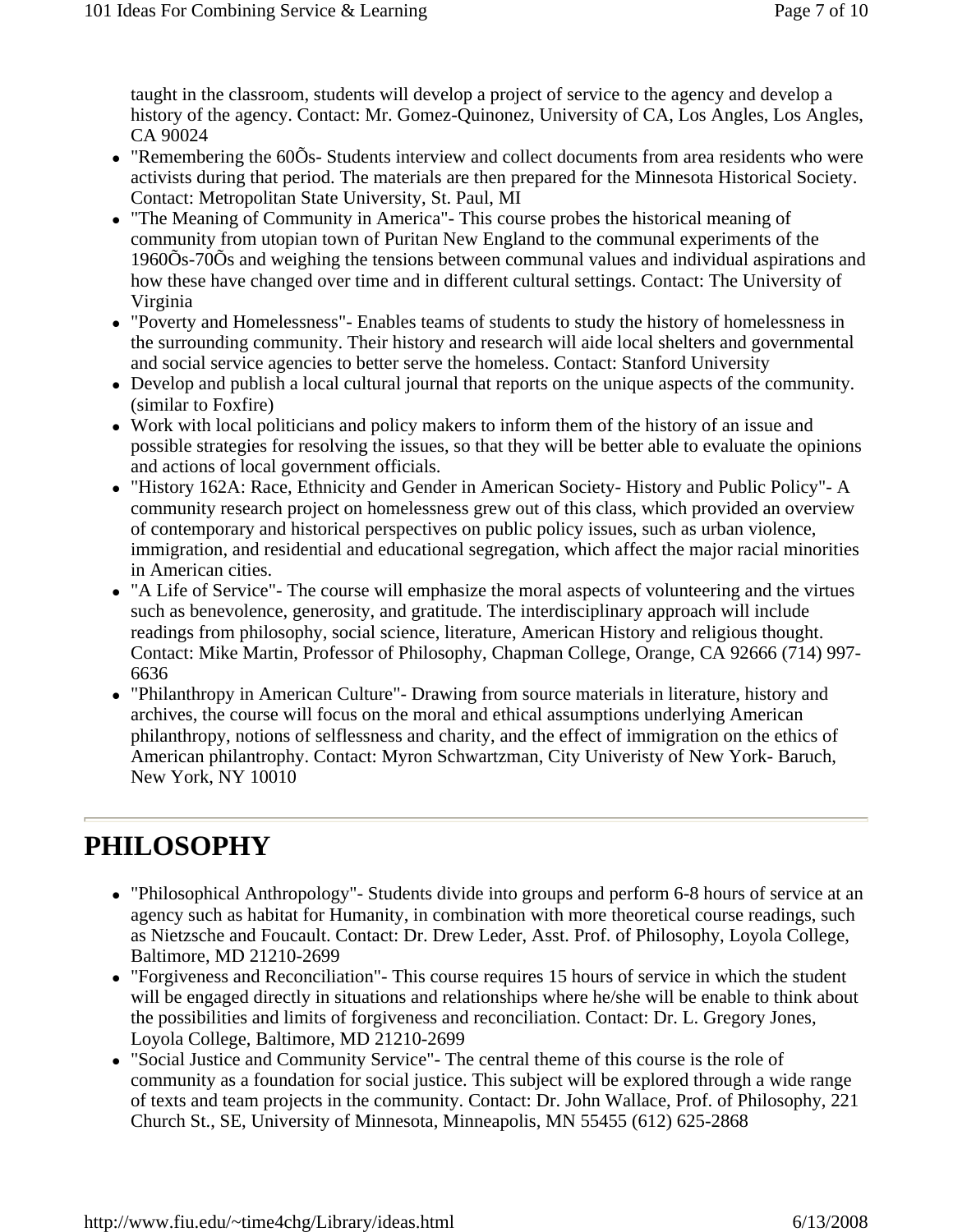• "Practicum in Applied Philosophy"- Students join academic study with community service. Their focus is to be philosophical theories as they are concerned with cultural diversity, social reform and community esteem. Students are involved at various levels with young, at-risk students in an academic enrichment after-school program. Contact: Dr. Levensohn, Brevard Community College, 1519 Clearlake Rd., Cocoa, FL 32922 (407) 632-1111.

#### **POLITICAL SCIENCE**

- "Voluntary Organizations and Global Development"- Course focuses on the relationship between voluntary activity and development, especially in the "third world." Students will hear from individuals working with voluntary development agencies and learn of career options in this sector. Contact: Robert Hunt, Professor of Political Science, Schroeder 306, Illinois State University, Normal, IL 61761
- "Politics, Cambridge and the MIT Student"- Students will participate as interns or community service volunteers in various social service and non-profit agencies depending upon their interests. Readings, presentations and discussion will be focused upon issues relevant to student placements. Contact: Prof. Michael Lipsky, Massachusetts Institute of Technology, Cambridge, MA 02319
- "The Democratic Community: Theory and Practice"- In teams of four, students are required to participate in a community service activity. Contact: Bryan Barnett, 78 College Ave., P.O. Box 5062, Rutgers University, New Brunswick, NJ 08903 (908) 932-6862
- "Legislative Process: Advocacy and Policy Making"- Students study the state legislative process. Students are required to try to affect a legislative issue as part of the course and to write an evaluation of their efforts. Contact: Joan M. Fisher, Lowell Bennion Community Service Center, 1291 Beresford Court, The Union Institute, Salt Lake City, UT 84112 (801) 581-4811
- At San Diego State University, apolitical science majors take a course that requires them to undertake training in community mediation skills and to work afterward in the city $\tilde{O}$ s community dispute mediation center. Through a concurrent seminar, students explore their experience for applications and testing political science theories relation to conflict and compromise.
- Form a non-partisan watch dog group that gives background on candidates, their voting histories, their associations, fiances, issues, affiliations, etc. so that voters can make a truly informed decision.
- Assist voter registration efforts. Write a reflective paper on the apathy/involvement/attitudes of the public.
- Work with senior citizens $\tilde{O}$  groups to lobby for legislation to meet older people $\tilde{O}$ s needs or the needs of some other population or interest group. Grass roots organizing techniques would be stressed.
- Examine the micro-political structures of condominiums and make extra-polations as to larger macro-political structures studied in class. Work as a mediator or secretary for a neighborhood advisory board.
- Provide immigration legal services for indigent and low income aliens to South Florida through local non-profits and consultation agencies. Provide some direct services to clients such as political asylum, legalization, suspension and visa representation. Examine issues of legal Cuban immigration and illegal Haitian immigration.
- Document changes in Soviet/Russian democratic systems. Examine policy issues, make recommendations.
- "PO 220X- Women and Politics" & "EC 315 Radical Political Economics" Students perform 20 hrs. of community service at pre-approved sites and write a reflective paper on the experiences and class theories as an option to writing (2) book reviews. Contact: Dr. Greyson and Dr. Eric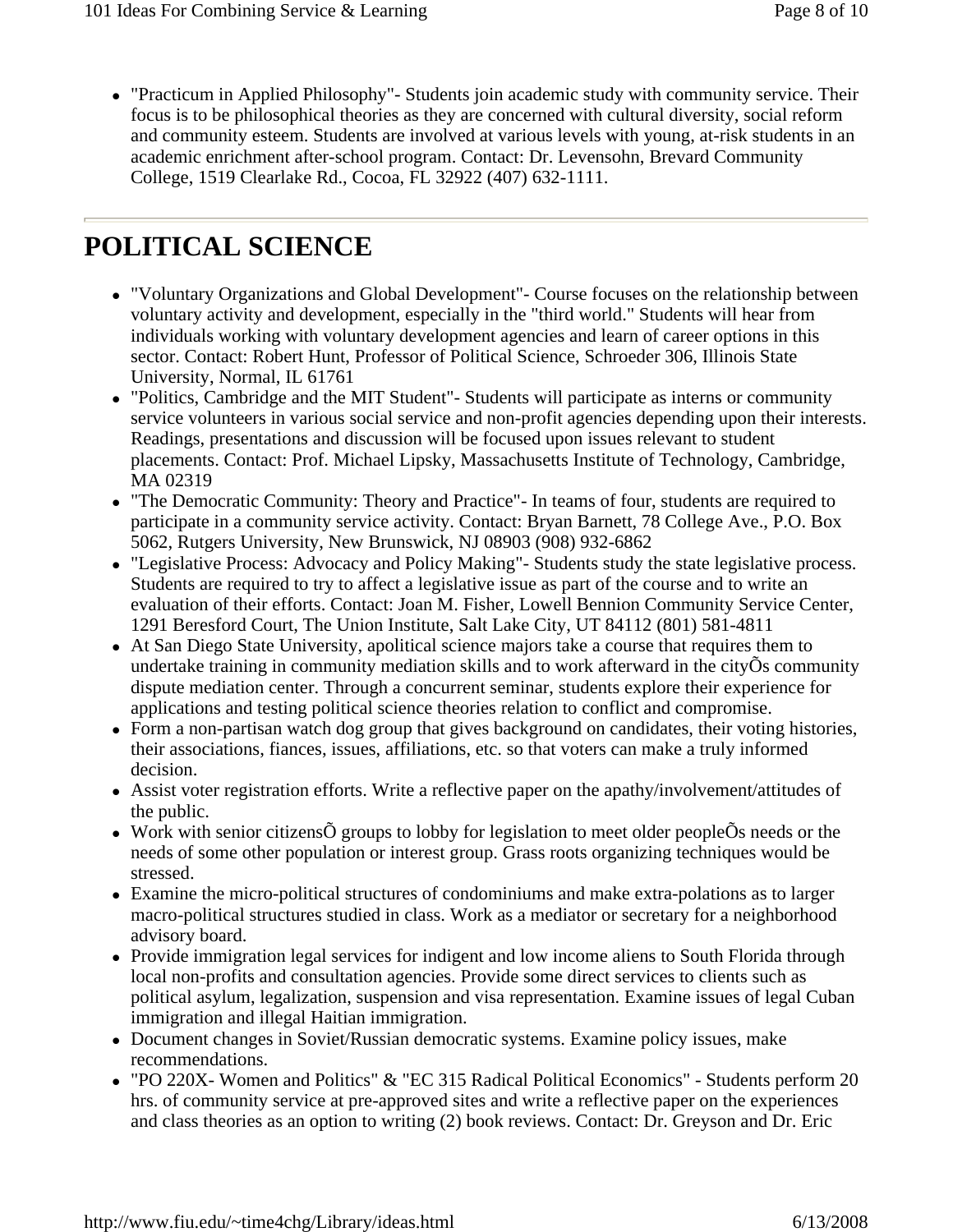Shutz (x2509) at Rollins College, 1000 Holt Ave.- Box 2781, Winter Park, FL 32789, (407) 646- 1581.

### **PSYCHOLOGY**

- General Psychology Service-Learning Option-Students can select either a research paper or a service-learning field placement. The service-learning option requires six-hours of volunteer work. Contact: Mr. Dawson, Office Suite B-243, Behavioral Science, Brevard Community College, Cocoa, FL 32922 (407) 632-1111 x 2500
- "Community Psychology and Social Change"- This course involves field work which must be reported in logs and a paper and oral presentation as well. Contact: Patricia Cassidy, Reed College, Portland, OR 97202 (503) 777-7291
- "The Psychology of Social Action"-A shift from exercises to service projects. Students apply social psychological principles to change peopleÕs behavior concerning recycling. Contact: Joan Fisher, Dir. of Development, 1291 Beresford Court, The Union Institute, Salt Lake City, UT 84112
- "Psych 492- Individual and Society"- Course examines fundamental paradigm of the relationship between society and institutional structures. Stress is place upon students becoming respectfully critical of this societyÕs absorbed preoccupation with fair play for economic gain. Students will be placed with volunteer service agencies for at least 21 course. Oral presentations at end of semester. Research paper joining readings and experiences.Contact: Sue Koehler or George Kunz, Prof. of Psychology , Seattle University, 17th & East Columbia, Seattle, WA 98122
- "Community Psych 435"- Students tie class text to service experiences as volunteers at local hotline services, working with victims of sexual assault, and assisting troubled families. Students deep a weekly log describing work, along with a 15 page research paper integrating course theories and the realities of their volunteer experiences. Contact: Dr. Lennis G. Echterling, James Madison University, Harrisonburg, Virginia, 22807 (703) 586-6222.

### **SOCIOLOGY**

- "Community and Agency Encounter"- A course designed to introduce students to human service agencies, during which they are required to do simple tasks and plan, implement and evaluate two activities with Human Service client population. Contact: John Heapes, Coord. Human Services, 3300 Cameron Street Road, Harrisburg Area Community College, Harrisburg, PA 17110 (717) 780-2300
- "Social Inequalities" Through readings, discussions and community service, students develop an understanding of social stratification systems and an appreciation of the amount of social inequality in contemporary American society. Students spend a minimum of 15 hours involved in a related service project. Contact: Dr. Barbara Vann, Asst. Prof. of Sociology, Loyola College, Baltimore, MD 21210-2699
- "Sociology 1"- An introduction to issues in sociology through community service. Contact: Field Studies Development, University of CA, Santa Cruz, Santa Cruz, CA 95064
- "Sociology 501: Voluntary Behavior and the City"- Offers a balanced approach by offering students an opportunity to study their own city through its voluntary organizations Contact: University of Louisville, Louisville, KY 40292
- "Project Community"- A service-learning course with different sections working at agencies and different topics, e.g. working at a home for children, homeless, etc. Contact: Jefferey Howard, Office of Community Service Learning, Project Community, 2205 Michigan Union, University of